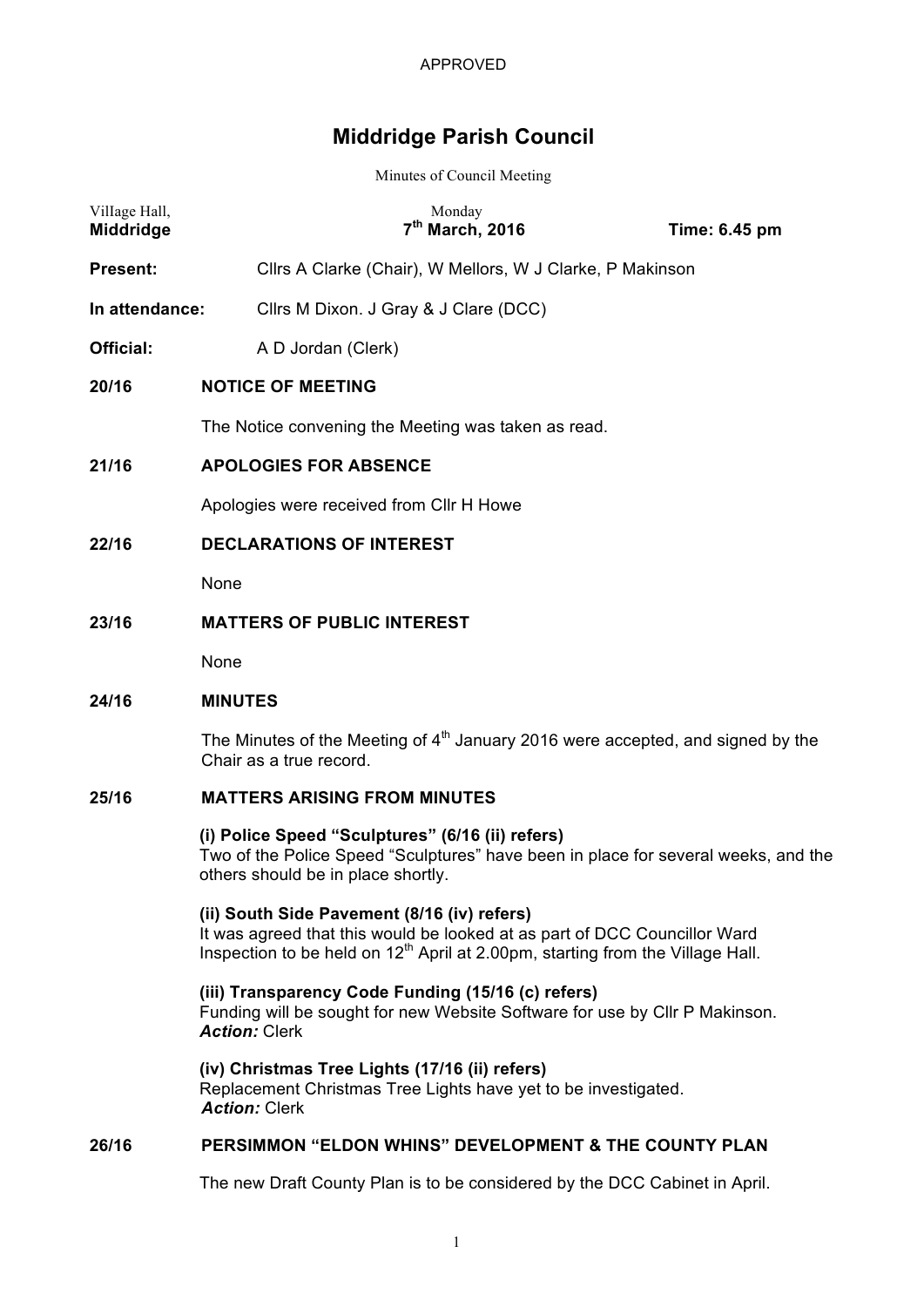## APPROVED

The proposed "Eldon Whins" Housing Developments are likely to be rejected if it can be shown that the Agricultural Land in question is Grade 3A (**NOT** 3B). The Campaign for the Protection of Rural England (CPRE) may be able to help with this.

**RESOLVED** that the CPRE be contacted urgently to see if they can help in determining what the Grade of the Agricultural Land at "Eldon Whins" is. *Action:* Clerk

## **27/16 GROUNDS MAINTENANCE & GENERAL REPAIRS**

## **(i) Parish Paths Maintenance & Modifications**

There has been no communication regarding next year's Parish Paths Maintenance Budget, or the proposed Parish Path 7 (the Tramway) improvements.

## **(ii) DCC proposed Street Light Removal**

The Parish Council have sent a Letter objecting to the proposed DCC Street Light Removal programme for the Parish, and several Objections from Residents have also been forwarded. A response is awaited.

## **(iii) Trees adjacent to 28, South Side**

The Owner of 28, South Side has asked that Crown Lifting should be carried out on the DCC owned Trees in the small triangular Copse adjacent to his property (so as to improve the amount of light in his Garden). Cllr J Clare stated that owing to staff reductions in the DCC Tree Maintenance Department, there is currently a backlog of work, so any progress is likely to be slow. *Action:* Clerk

## **28/16 "THE PADDOCK"**

Nothing to report. This Item to be removed from the Agenda in future.

## **29/16 PLANNING APPLICATIONS**

None

## **30/16 CHILDREN'S' PLAY AREA**

Advice regarding cleaning the Moss from the Senior Swings Base still to be sought. *Action:* Clerk

Our Insurance Company always recommend that Notice Board(s) should be provided in the Play Area advising Users of Equipment Age suitability, the nearest Telephone, Parish Council contacts etc. It was agreed that an Inspection be undertaken to investigate the feasibility of providing such Notice Board(s).

## **31/16 C35 NEWTON AYCLIFFE TO SHILDON ROAD-TRAFFIC CALMING**

Our DCC Councillors have investigated the proposal to move the 40 mph Speed Limit on the C35 at the western edge of Shildon towards Middridge, so that Traffic Lights can be installed on the staggered Cross-Roads. There are two options:-

**(i)** Extend the 40 mph Limit to the 30 mph Limit at the western edge of the Village.

This would seem to be the common sense approach, and is favoured by our DCC Councillors and the Parish Council, but the DCC Highways Department object. This option is to be considered by the DCC Highways Committee; the Parish Council and our DCC Councillors will have an opportunity to put their views to the Committee when this is considered. It was suggested that this option would carry more weight if it were supported by the local MPs concerned (Sedgefield and Bishop Auckland).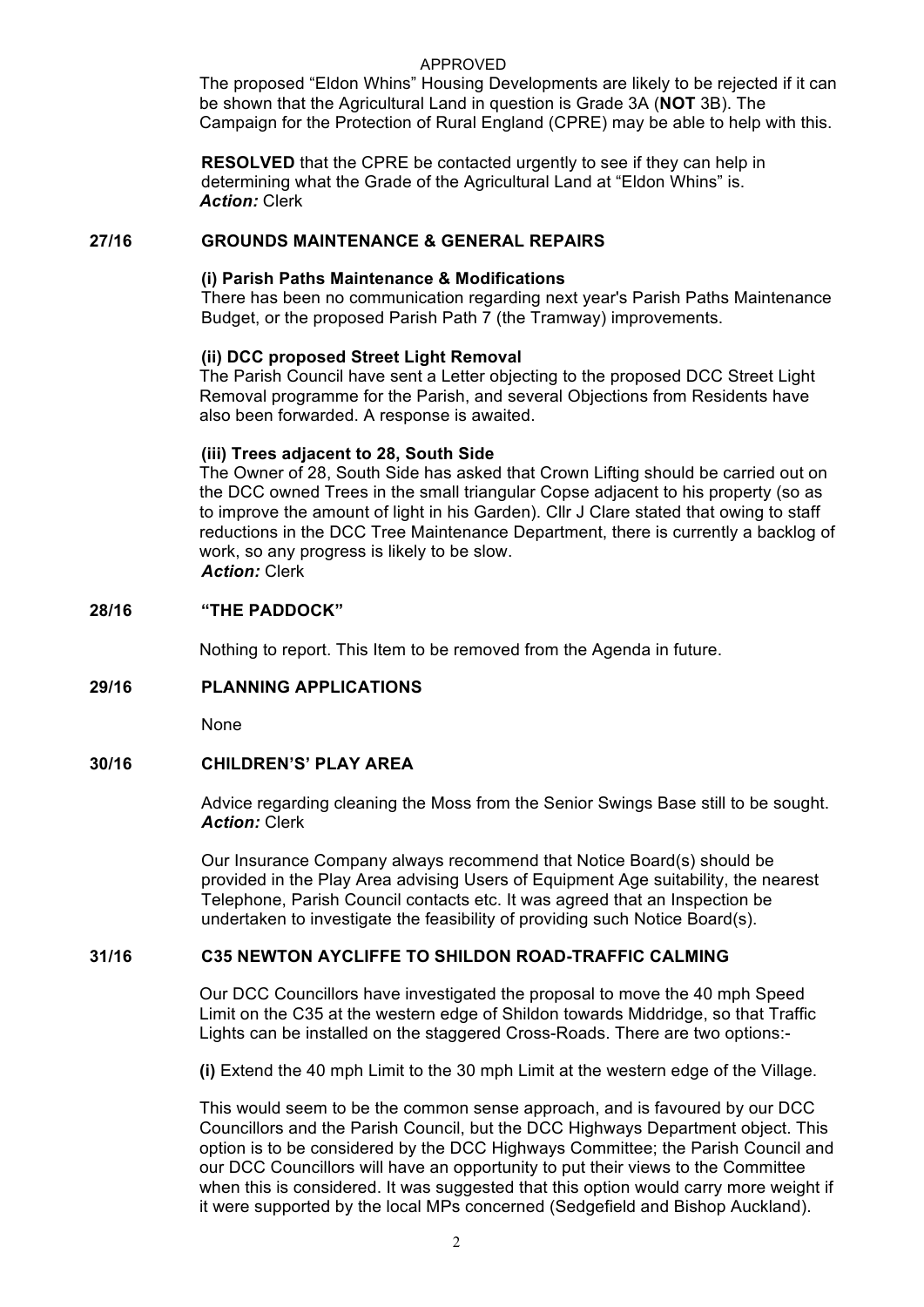#### APPROVED

**RESOLVED** that our local MPs be contacted to seek their support for this option. *Action:* Clerk

**(ii)** As an alternative the DCC Highways Department have suggested removing the Village 30 mph Limit, but extending the 40 mph Limit from Shildon to just past "Six Houses", with small 40mph roundels fitted on Lamp Posts.

The DCC Highways Department state that there is evidence to show that a 40 mph Limit is more effective in reducing excessive Vehicle Speed than a 30 mph Limit; Cllr M Dixon is to investigate this claim.

It is also suggested that a "Pedestrian Refuge" should be installed at a suitable point in the centre of the Village, but this raises a number of problems:-

- (a) Owing to the lack of a Pavement on the north side of the Village Road, there are only a few points where the "Pedestrian Refuge" could be installed.
- (b) It would be necessary to use part of the Village Green so the road could pass either side of the "Pedestrian Refuge". Whilst this is possible, we are legally required to replace the lost Village Green land elsewhere, which is impractical.
- (c) The "Pedestrian Refuge" would cost ~ £30,000, and whilst our DCC Councillors are prepared to provide financial support, the Parish Council would be expected to make a substantial contribution. It was suggested that our Police and Crime Commissioner's Community Safety Fund might be able to help.

**RESOLVED** that the Parish Council will pursue option (i), and only consider option (ii) if option (i) is rejected.

## **32/16 NEIGHBOURHOOD PLAN**

The Draft Neighbourhood Plan has been sent to a Consultant for his comments.

The Housing Questionnaire is to delivered to all residents as soon as practical. *Action:* Cllr W Mellors

## **33/16 ACCOUNTS FOR PAYMENT**

Councillors considered a Schedule of Accounts for Payment.

| Payee                        | <b>Purpose</b>                       | <b>Sum</b> |
|------------------------------|--------------------------------------|------------|
| Derek Johnson                | <b>Christmas Tree</b>                | £180.00    |
| <b>DCC</b>                   | Christmas Tree Lights etc.           | £371.66    |
| Alan Jordan                  | <b>Clerk's Salary</b>                | £217.70    |
| <b>HMRC</b>                  | Clerk's Income Tax                   | £144.80    |
| Alan Jordan                  | Clerk's 2015-16 Expenses             | £37.46     |
| <b>Thirsk Community Care</b> | <b>Clerk's Salary Administration</b> | £61.00     |
|                              | TOTAL                                | £1012.62   |

**RESOLVED** that the following Accounts be approved for payment:-

It has been established that Colin Gray is still willing to act as our Internal Auditor.

**RESOLVED** that Colin Gray be appointed Internal Auditor for the 2015-16 Accounts. *Action:* Clerk

The requirements for appointing External Auditors under the new Regulations which come into force from the 2017-18 Financial Year are more complex than originally envisaged. Consequently, the proposed NALC's Smaller Authorities' Audit Appointments Ltd. (SAAAL) Scheme appears the only practical option.